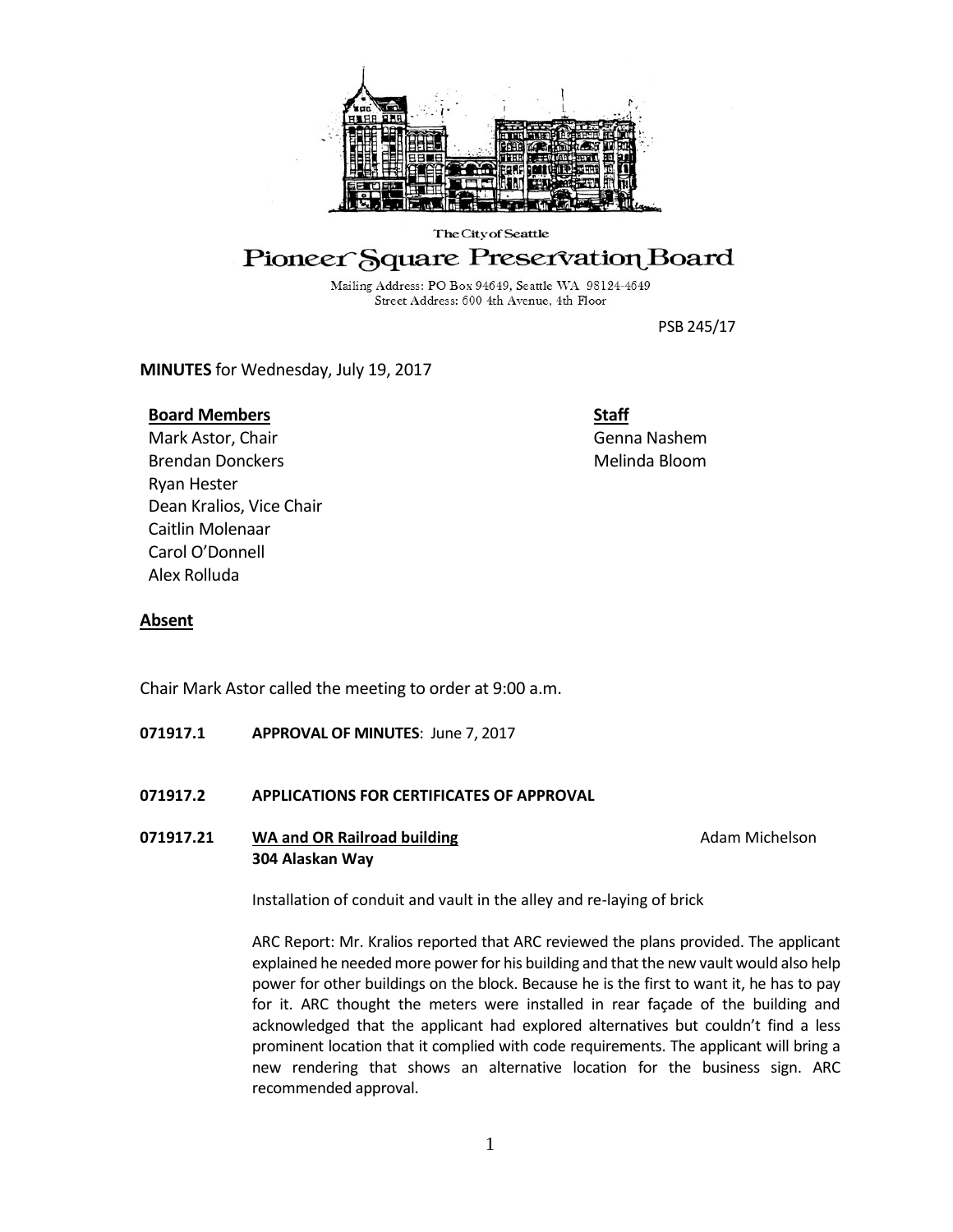Applicant Comment:

Adam Michaelson explained the need for a utility upgrade; they will trench down the alley, add meters, two vaults, and conduit and will also move a sign.

Ms. Nashem noted the restoration plan is provided on the back page.

Mr. Kralios asked about impact to granite section and paver units.

Mr. Michaelson said they will be removed and reinstalled.

Staff Report: Ms. Nashem reported that this is a brick alley and the district rules say that the original material needs to be reused when it is available. The applicant intends to reuse the existing historic material consistent with this rule.

Responding to questions Mr. Michaelson said there will be temporary pedestrian access to retail provided. He said that the neighboring building has emergency access to alley. He said they haven't applied for street use yet.

Public Comment: There was no public comment.

Board Discussion:

Mr. Astor went over District Rules and SOI.

Mr. Kralios said it meets the guidelines. He said the material will be salvaged and reinstalled. He said there are few options for placement of the meters; he noted installation will be at the back of the building.

Action: I move to recommend granting a Certificate of Approval for Installation of conduit and vault in the alley and re-laying of brick and granite curb, installing meter and relocating the business sign.

The Board directs staff to prepare a written recommendation of approval based on considering the application submittal and Board discussion at the July 19, 2017 public meeting, and forward this written recommendation to the Department of Neighborhoods Director.

Code Citations: SMC 23.66.030 Certificates of Approval required

Pioneer Square Preservation District Rules

#### VIII. MECHANICAL SYSTEMS

The preferred location for mechanical systems is in the building interior. In cases where locating systems in the interior is not possible, exterior mechanical systems equipment, including but not limited to air conditioning units,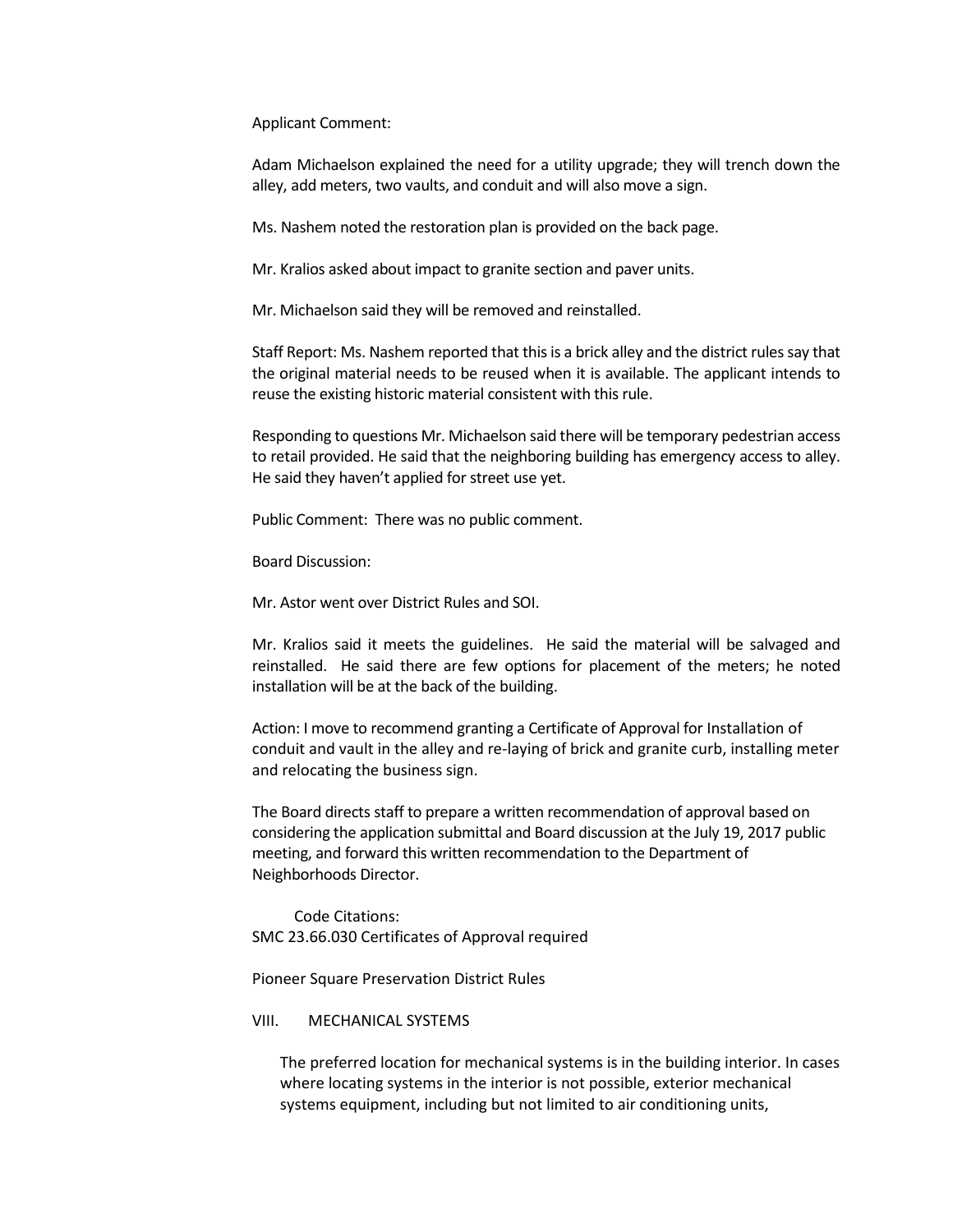compressors, boilers, generators, ductwork, louvers, wiring and pipes, shall be installed on non-primary building facades and/or roof tops. Mechanical equipment shall be installed in such a manner that character-defining features of the building are not radically changed, damaged, obscured, or destroyed. Screening and/or painting of equipment may be required to diminish negative visual impacts. (7/99)

XVIII. ALLEYS

A. Alley Paving. Alleys are to be paved with unit paving materials. Three types are acceptable in the District: remolded paving bricks, cobbles, and interlocking brick-tone pavers. Alleys should be repaired or re-paved in the original unit material when these materials remain available. All other alleys should be paved with remolded brick. The center drainage swale, peculiar to alleys, should be preserved as part of alley re-paving. Unit paved alleys should not be patched with any material other than approved unit paving.

#### **Secretary of the Interior's Standards for Rehabilitation**

2. The historic character of a property shall be retained and preserved. The removal of historic materials or alteration of features and spaces that characterize a property shall be avoided.

5. Distinctive features, finishes, and construction techniques or examples of craftsmanship that characterize a historic property shall be preserved.

MM/SC/RH/DK 5:0:0 Motion carried.

**071917.22 Theater Building Community Community Community Community Community Community Community Community Community Community Community Community Community Community Community Community Community Community Community Comm** 

95 S Jackson St

Alterations including new entries, canopy, signage, lighting, reestablishing window openings, one new window opening and adding glazing to former loading dock doors and seismic.

ARC Report: Mr. Kralios reported that ARC reviewed the plans and renderings provided. They had some discussion on the curtain wall system but overall ARC supported the curtain wall system as an effort to read the former rolling doors as different than storefronts and more transparent relating to if the rolling doors were in the open position. The applicants noted that the remaining rolling door mechanism would remain with the rolling door up as it is an original feature of the building. ARC thought that the reestablishing bricked up openings was appropriate and the windows would match the existing windows although the existing windows are not original. ARC supported the new openings and thought that they limited them to the minimum necessary for the program functioning of the building. The new openings were a consistent size and fenestration pattern with the existing openings and did not distract from the architectural character of the building. ARC commented that the proposed canopy did not provide overhead weather protection and that it did not extend 5 feet as required in code. ARC suggested that they provide an alternative. ARC discussed that the using reclaimed brick on the wing walls would create confusion and make it appear to be an original feature rather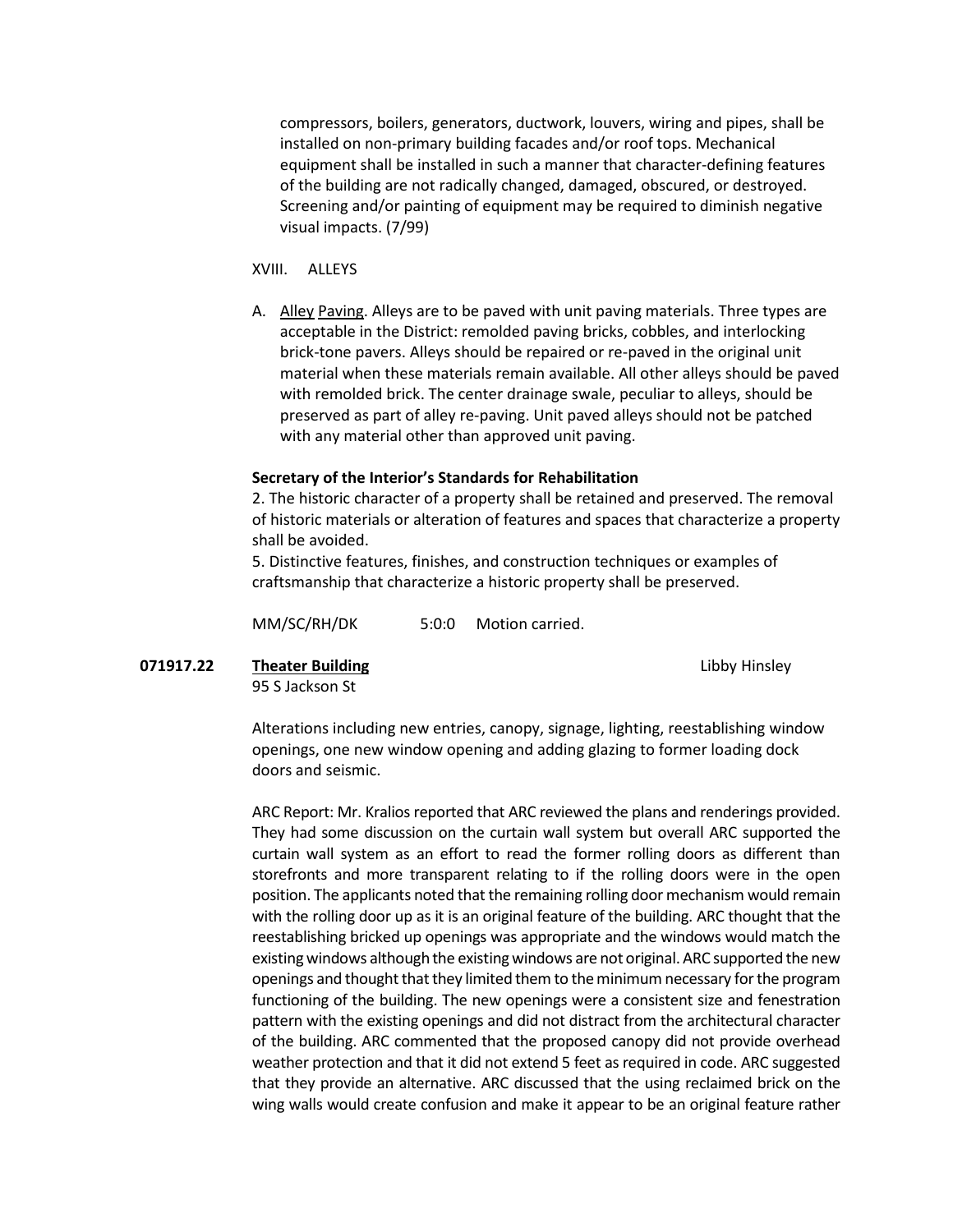than a new feature. They thought that it should be a differentiated material. ARC recommended approval withholding recommendation on the canopy and wing walls.

Staff Report: Another example of the loading doors being replaced with glass with the door mechanism being retained is at the 619 Western Building. In this case they used an opening glass garage door to accommodate a possible restaurant sidewalk café use on the loading dock. The door mechanism was required to be retained. The Board for the record should restate the ways the new openings comply with the Secretary of Interior Standards and the ITS 14 and 21.

Doug Swan, Hudson Pacific, reported the project was an adaptive reuse of the building; he said they responded to ARC comments. He provided an overview of the history of the building as a storage and distribution warehouse; he said the west façade was highly activated. He said they propose to retain historic architectural elements; peel away the 1960's – 1980's renovations; and, alter the building for future use.

Ellen Mirro, The Johnson Partnership, said they will remove non-original elements and get back to the transparency of the original look as if the doors are open. She said a few new openings are needed for this project; she cited other buildings in the district with new openings. She provided side by side renderings showing existing and proposed openings.

Randy Morgan, architect, explained they will remove non-original elements and retain historic. He said the concrete entry slab will be removed and reinstalled to meet ADA standards.

Mr. Swan said they added glass weather protection.

Mr. Morgan said that the glass in the canopy will be  $\frac{1}{2}$ " plate; they will extend the canopy 60" from the exterior of building and the proposed brick wings have been changed to metal clad.

Ms. Mirro said the new structure doesn't touch original fabric.

Mr. Morgan said a 16" sign is proposed for the address; no other signage is planned. They will add a curtain wall system. The original coal chute windows will be retained; they will add iron gates to them.

Ms. Mirro said originally, they were large roll-up doors.

Mr. Morgan said they will add a new opening on the west elevation with granite sill to match coal chute window. He said they will retain the iron guard and window frame but will add a new sash. He said there will be a mix of repaired and replaced windows identified on the plan.

Ms. Mirro said they added a window to mitigate deteriorated brick; based on the patterning it may have been an opening previously.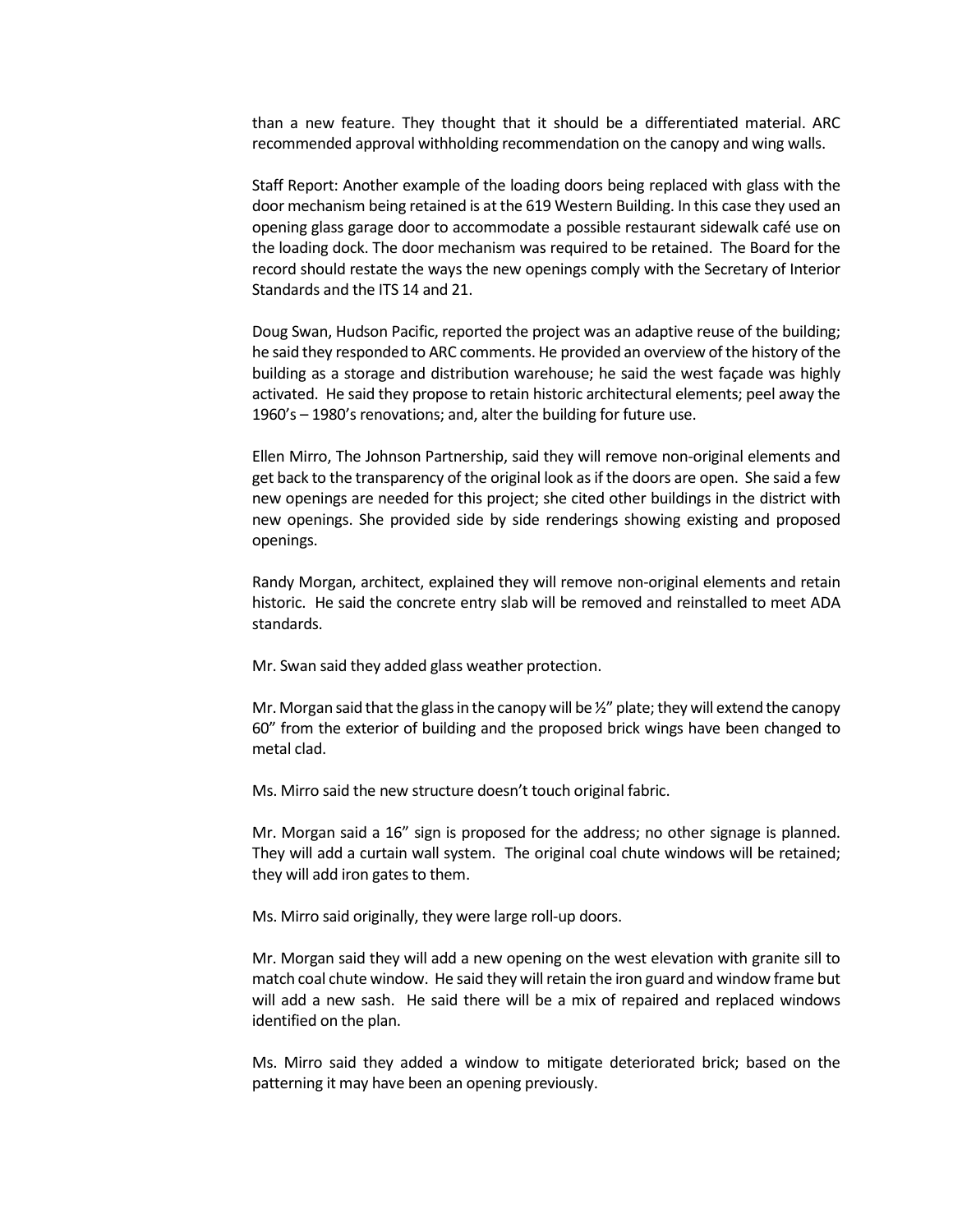Mr. Morgan said they will use Pella window system, all wood inside and out. They will match the window above in look and feel. He said they will add a curtain wall, new steelclad portal inset per SDOT requirements for egress. They will retain original door coil, remove non-compliant stair, granite sill and coal window. He said that they will remove infill due to bus accident and reinstall window.

Mr. Swan said two openings were added in 1982.

Mr. Morgan said they will add one curtain wall and double doors and one curtain wall without doors.

Mr. Swan said the two new openings are programmatically driven and address deterioration issues. He said they have been faithful to the G. W. Laughton design intent. He said the south west opening will be a new egress stair; at the southwest corner, they will depress interior slab to grade to create SDOT compliant sidewalk stub. He said it will be considered temporary until the waterfront development project is done.

Mr. Kralios asked if there are any original windows.

Mr. Swan said the majority are non-original and they have insulated glazing on original windows but they look original.

Ms. Mirro said there was a Certificate of Approval in the 1980's for replacement of windows of upper floors of Merrill Place.

Mr. Kralios asked if some of the original windows were not touched.

Mr. Swan said that is correct.

Mr. Hester asked how the new curtain wall works with the granite sill that has a slight dip to the side.

Mr. Morgan said that they will tailor the bottom of the system.

Mr. Swan said there is a 105-year wear pattern; they will custom scribe the sill plate of the window system to fit that sill condition. Mr. Swan said they won't modify the granite sill in any way.

Mr. Rolluda asked the color of the wing wall.

Mr. Morgan said it will match awning color.

Mr. Rolluda asked the use behind the new window.

Mr. Morgan said it will be office.

Public Comment: There was no public comment.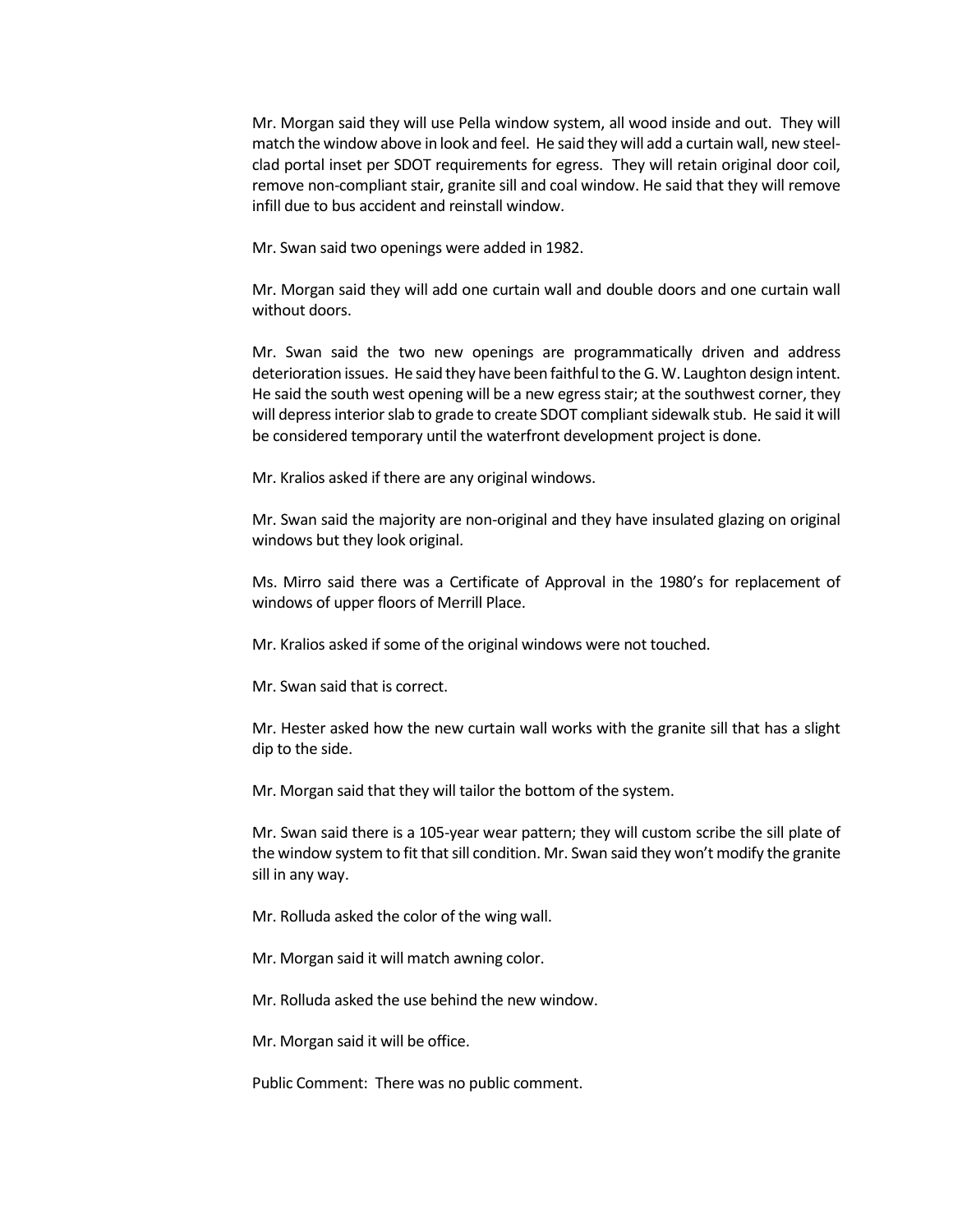Board Discussion:

Mr. Hester asked if the interior of the metal mullion finish is black.

Mr. Swan said it will be color match to the exterior.

Mr. Kralios said that proposed entries in existing openings gives flexibility. He said the far south loading area provides emergency egress. He said the curtain wall is appropriate to convey the sense of open space as former loading door. He said the loading doors are a unique feature and what is proposed is reversible. He said extending and adding glass to the canopy is a good revision to meet the District Rules. He said the sign code allows an exception for up to three letters and this address sign is two letters. He said it is part of a reduced sign package; no other sign components will be applied. He noted that original openings were being reestablished and new windows would match existing. He said that one new opening mitigates some deteriorated brick and supports the use of space behind. He said if anything is salvageable, it should be saved.

Mr. Hester agreed and said there is precedent elsewhere for curtain wall and the locations are appropriate; he appreciated the profiles. He said they will match the curtain wall system to that opening; it is a good use of existing penetration.

Mr. Rolluda asked if the granite sill could be reused elsewhere.

Mr. Swan said they haven't explored that but noted they have an existing storage of materials salvaged from the building over the years.

Ms. Molenaar asked why the mullion division is different from original.

Mr. Morgan said they tried not to match the 2<sup>nd</sup> floor lines to create differentiation.

Mr. Astor appreciated the increased awning. He said Window 201 opening matches fenestration on the elevation. He appreciated the use of solid wood windows. He noted the appropriate restoration of Window 302.

Action: I move to recommend granting a Certificate of Approval for Alterations including new entries, canopy, signage, lighting, reestablishing window openings, two new window openings and adding glazing to former loading dock doors and seismic bracing as presented.

The Board directs staff to prepare a written recommendation of approval based on considering the application submittal and Board discussion at the July 19, 2017 public meeting, and forward this written recommendation to the Department of Neighborhoods Director.

Code Citations: SMC 23.66.030 Certificates of Approval required SMC23.66.160 Signs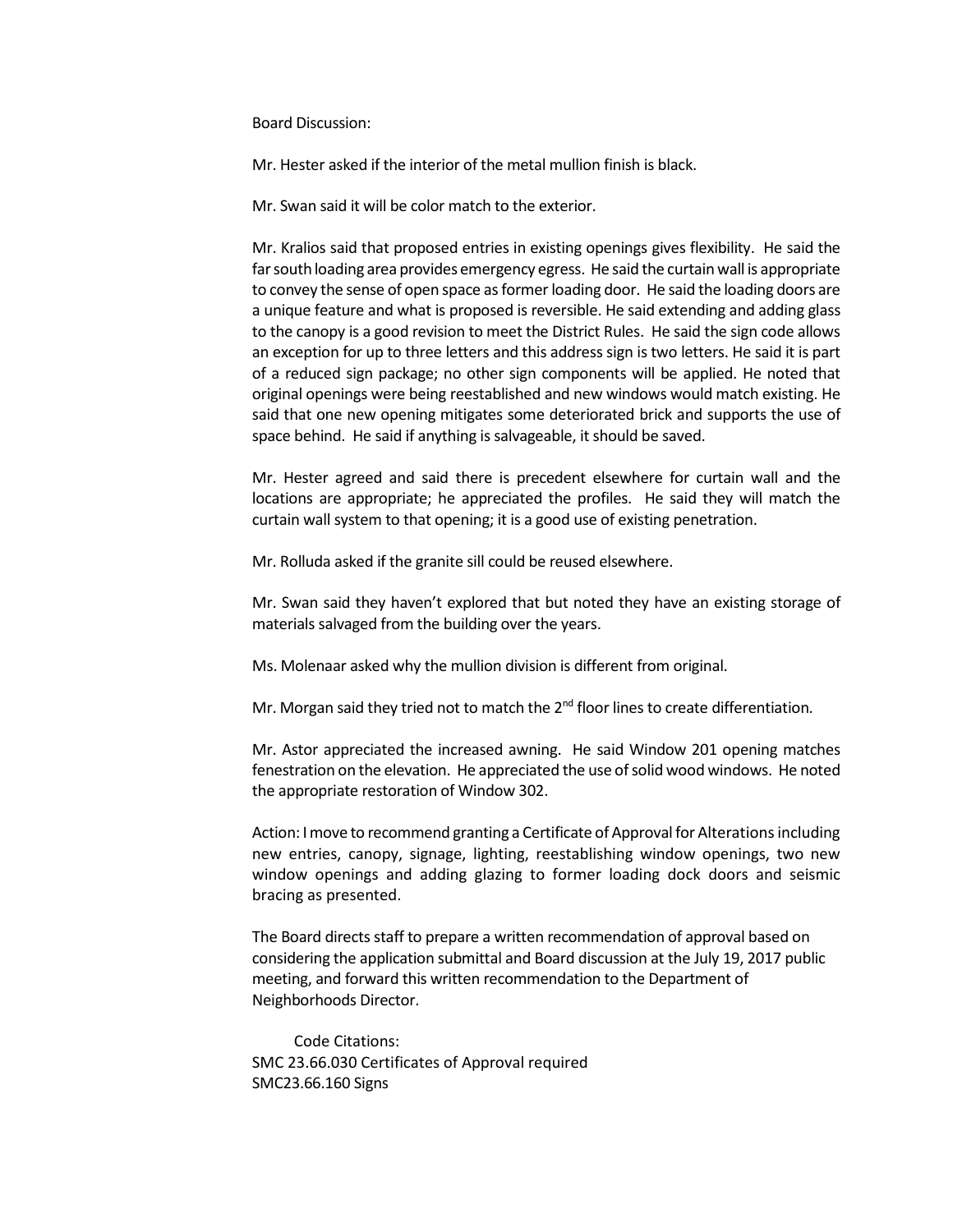C. In determining the appropriateness of signs, including flags and banners used as signs as defined in [Section 23.84A.036,](https://library.municode.com/wa/seattle/codes/municipal_code?nodeId=TIT23LAUSCO_SUBTITLE_IVAD_CH23.84ADE_23.84A.036S) the Preservation Board shall consider the following:

1. Signs Attached or Applied to Structures.

a. The relationship of the shape of the proposed sign to the architecture of the building and with the shape of other approved signs located on the building or in proximity to the proposed sign;

b. The relationship of the texture of the proposed sign to the building for which it is proposed, and with other approved signs located on the building or in proximity to the proposed sign;

c. The possibility of physical damage to the structure and the degree to which the method of attachment would conceal or disfigure desirable architectural features or details of the structure (the method of attachment shall be approved by the Director);

d. The relationship of the proposed colors and graphics with the colors of the building and with other approved signs on the building or in proximity to the proposed sign;

e. The relationship of the proposed sign with existing lights and lighting standards, and with the architectural and design motifs of the building;

f. Whether the proposed sign lighting will detract from the character of the building; and

g. The compatibility of the colors and graphics of the proposed sign with the character of the District.

4. When determining the appropriate size of a sign the Board and the Director of Neighborhoods shall also consider the function of the sign and the character and scale of buildings in the immediate vicinity, the character and scale of the building for which the sign is proposed, the proposed location of the sign on the building's exterior, and the total number and size of signs proposed or existing on the building.

5. Information displayed on the valance of awnings, canopies or marquees shall be limited to identification of the name or address of the building or of an establishment located in the building.

#### **23.66.180 - Exterior building design.**

To complement and enhance the historic character of the District and to retain the quality and continuity of existing buildings, the following requirements shall apply to exterior building design:

A. Materials. Unless an alternative material is approved by the Department of Neighborhoods Director following Board review and recommendation, exterior building facades shall be brick, concrete tinted a subdued or earthen color, sandstone or similar stone facing material commonly used in the District. Aluminum, painted metal, wood and other materials may be used for signs, window and door sashes and trim, and for similar purposes when approved by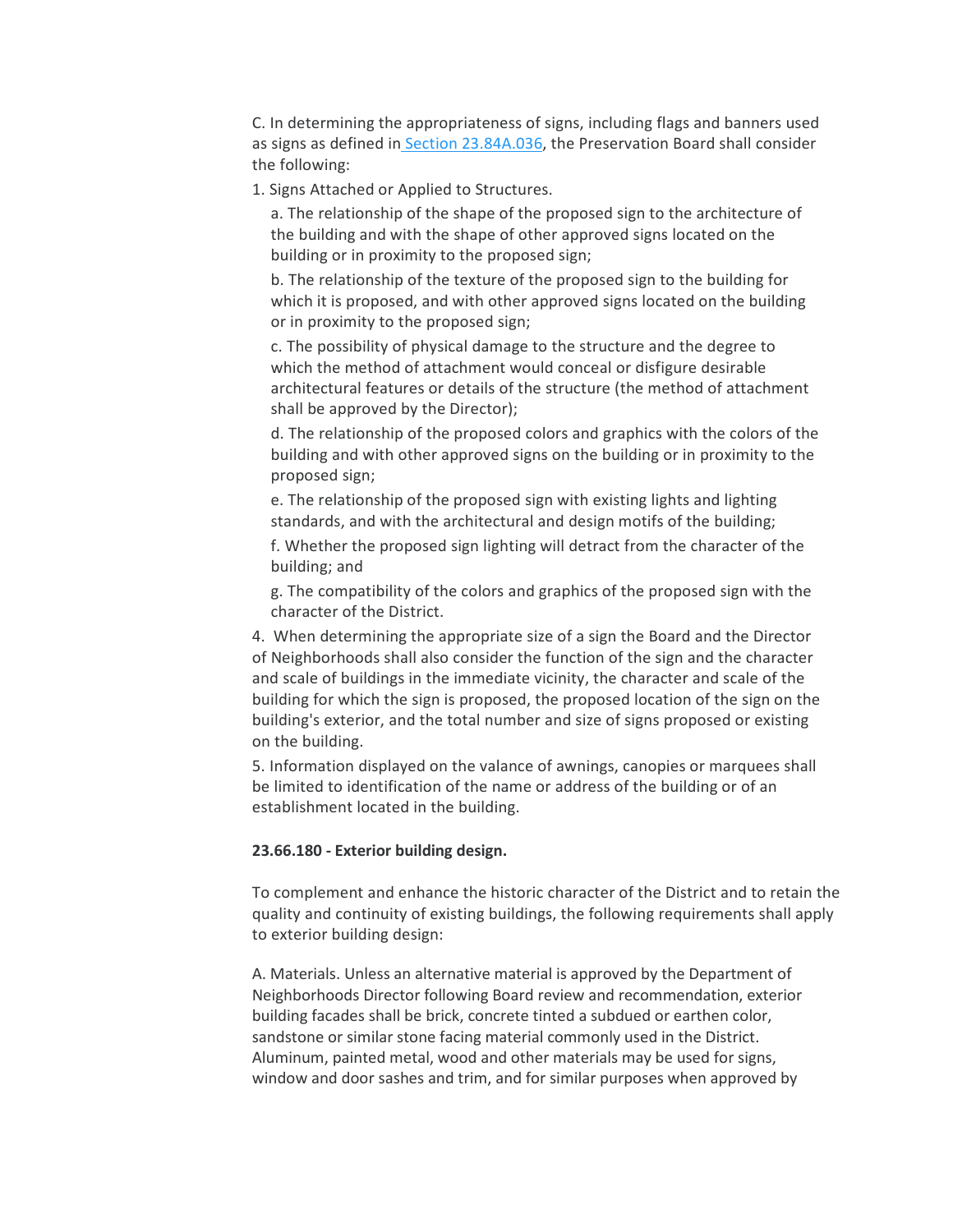the Department of Neighborhoods Director as compatible with adjacent or original uses, following Board review and recommendation.

B. Scale. Exterior building facades shall be of a scale compatible with surrounding structures. Window proportions, floor height, cornice line, street elevations and other elements of the building facades shall relate to the scale of the buildings in the immediate area.

C. Awnings. Awnings shall be functional, serving as weather protection for pedestrians at street level, and shall overhang the sidewalk a minimum of five feet (5'). Awnings may be permitted on upper floors for the purpose of climate control. All awnings shall be of a design compatible with the architecture of buildings in the area.

#### Pioneer Square Preservation District Rules III. GENERAL GUIDELINES FOR REHABILITATION AND NEW CONSTRUCTION

In addition to the Pioneer Square Preservation District Ordinance and Rules, The Secretary of the Interior's Standards for Rehabilitation with Guidelines for Rehabilitating Historic Buildings, and the complete series of Historic Buildings Preservation Briefs developed by the National Park Service shall serve as guidelines for proposed exterior alterations and treatments, rehabilitation projects, and new construction. (7/99)

Rehabilitation is defined as the act or process of making possible a compatible use for a property through repair, alterations, and additions while preserving those portions or features which convey its historical, cultural, or architectural values. (7/99) In considering rehabilitation projects, what is critical is the stabilization of significant historical detailing, respect for the original architectural style, and compatibility of scale and materials.

# XX. RULES FOR TRANSPARENCY, SIGNS, AWNINGS AND CANOPIES

The Pioneer Square Preservation Ordinance reflects a policy to focus on structures, individually and collectively, so that they can be seen and appreciated. Sign proliferation or inconsistent paint colors, for example, are incompatible with this focus, and are expressly to be avoided. (8/93)

B. General Signage Regulations

All signs on or hanging from buildings, in windows, or applied to windows, are subject to review and approval by the Pioneer Square Preservation Board. (8/93) Locations for signs shall be in accordance with all other regulations for signage. (12/94)

The intent of sign regulations is to ensure that signs relate physically and visually to their location; that signs not hide, damage or obscure the architectural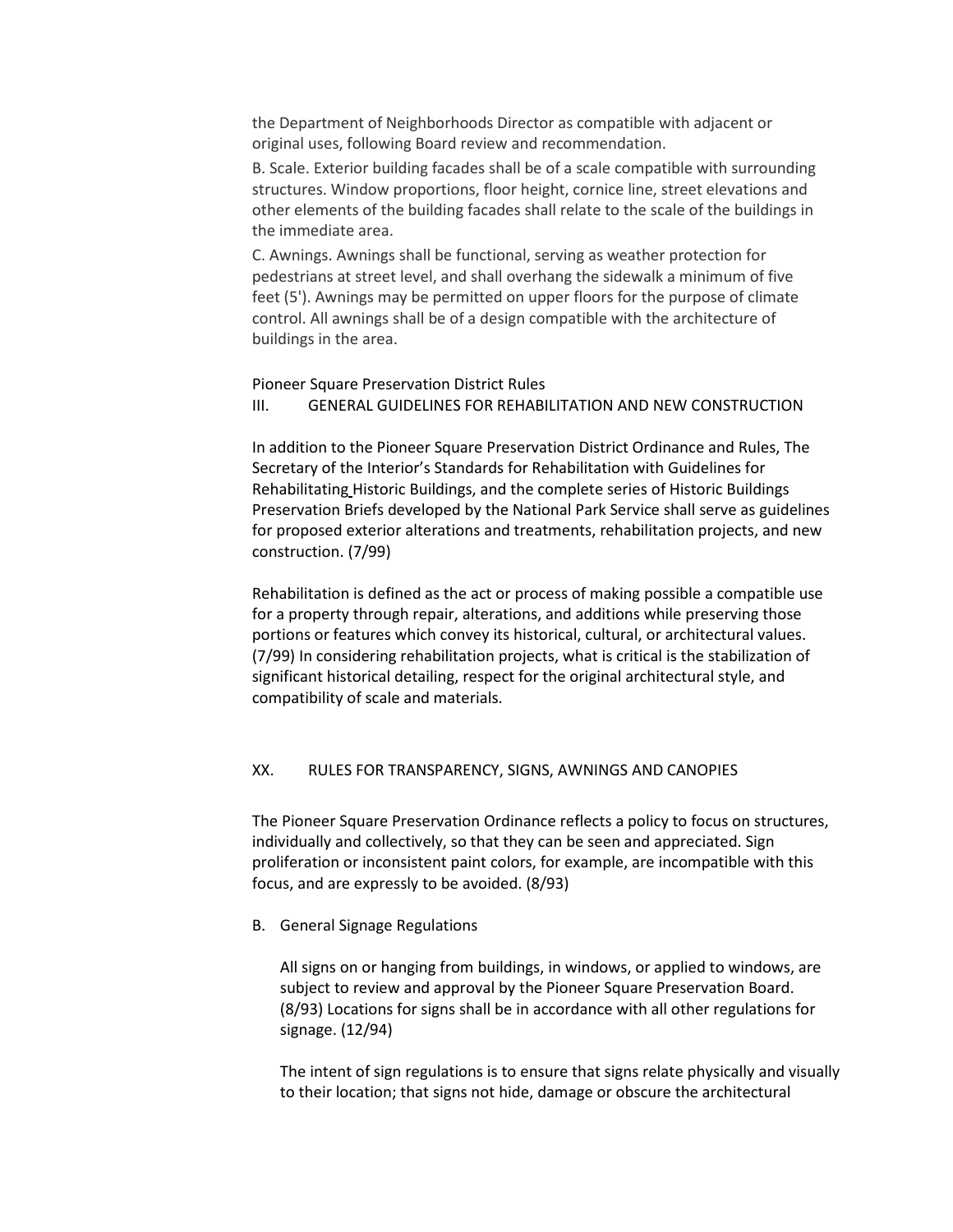elements of the building; that signs be oriented toward and promote a pedestrian environment; and that the products or services offered be the focus, rather than signs. (8/93)

- C. Specific Signage Regulations
	- 1. Letter Size. Letter size in windows, awnings and hanging signs shall be consistent with the scale of the architectural elements of the building (as per SMC 23.66.160), but shall not exceed a maximum height of 10 inches unless an exception has been approved as set forth in this paragraph. Exceptions to the 10-inch height limitation will be considered for individual letters in the business name (subject to a limit of no more than three letters) only if both of the following conditions are satisfied: a) the exception is sought as part of a reduced overall sign package or plan for the business; and b) the size of the letters for which an exception is requested is consistent with the scale and character of the building, the frontage of the business, the transparency requirements of the regulations, and all other conditions under SMC 23.66.160. An overall sign package or plan will be considered reduced for purposes of the exception if it calls for approval of signage that is substantially less than what would otherwise be allowable under the regulations. (12/94)

### E. AWNINGS AND CANOPIES

Awnings and canopies are structures attached to buildings above storefront windows and entrances to provide weather protection. Awnings are light-weight structures constructed of metal framing with fabric or vinyl covering. Canopies are heavier, more permanent structures constructed of rigid materials such as metal or metal framing with glass. (7/99) Those buildings wishing to use awnings or canopies shall adhere to the following requirements:

3.Canopies that are compatible in design, scale, materials, color, details, and method of attachment with the building and that do not display a false historical appearance are permitted. (7/03)

4.Awnings and canopies covering more than one story are not allowed. Distinctive architectural features shall not be covered, nor shall installation damage the structure.

5.Awnings and canopies must serve a functional purpose, and therefore shall project a minimum of five (5) feet horizontally. (7/03)

6. Internally illuminated awnings or canopies are not permitted. Neon is not allowed on awnings or canopies. (7/03)

# **Secretary of the Interior's Standards for Rehabilitation**

1. A property shall be used for its historic purpose or be placed in a new use that requires minimal change to the defining characteristics of the building and its site and environment.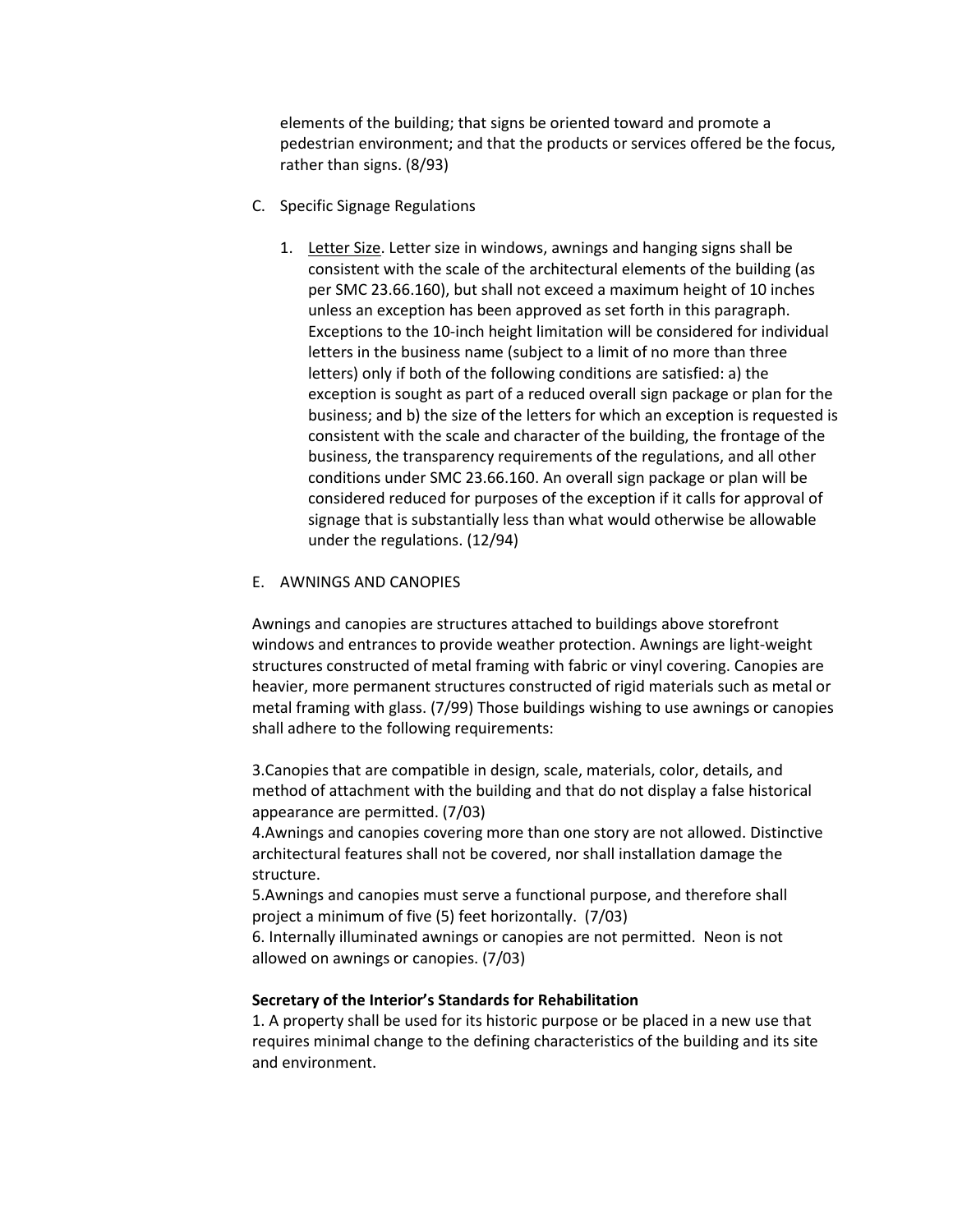2. The historic character of a property shall be retained and preserved. The removal of historic materials or alteration of features and spaces that characterize a property shall be avoided.

9. New additions, exterior alterations, or related new construction shall not destroy historic materials that characterize the property. The new work shall be differentiated from the old and shall be compatible with the massing, size, scale, and architectural features to protect the historic integrity of the property and its environment.

10.New additions and adjacent or related new construction shall be undertaken in such a manner that if removed in the future, the essential form and integrity of the historic property and its environment would be unimpaired.

Preservation Briefs

[Brief 17](https://www.nps.gov/tps/how-to-preserve/briefs/17-architectural-character.htm)

[Brief 41](https://www.nps.gov/tps/how-to-preserve/briefs/41-seismic-retrofit.htm)

Interpreting the Standards Bulletins

ITS 14 Adding New Openings: **[New Openings in Secondary Elevations](https://www.nps.gov/tps/standards/applying-rehabilitation/its-bulletins/ITS14-Adding-NewOpenings.pdf)** or Introducing [New Windows in Blank Walls](https://www.nps.gov/tps/standards/applying-rehabilitation/its-bulletins/ITS14-Adding-NewOpenings.pdf) ITS16 Loading Door Openings: **[New Infill for Historic Loading Door Openings](https://www.nps.gov/tps/standards/applying-rehabilitation/its-bulletins/ITS16-LoadingDoor.pdf)**

ITS21 Adding New Openings: **Adding New Openings** [on Secondary Elevations](https://www.nps.gov/tps/standards/applying-rehabilitation/its-bulletins/ITS21-NewOpenings-SecondaryElevations.pdf)

MM/SC/DK/RH 5:0:0 Motion carried.

### **071917.23 Smith Tower Meghan Kauffman**

506 2nd Ave

Replace awnings, installation of signage and graphics

ARC Report: Mr. Kralios reported that ARC reviewed the drawings and renderings provided. ARC thought the awnings' 7-foot extension complied with the code requirements and that the color and style were compatible with the building. The letter size on the awning was compliant at 5.27 inches. ARC thought the art deco design and banding with lettering complied with transparency guidelines and was compatible with the building in color and design, and the letter size 5.58 inches was compliant. ARC discussed the graphics and signage on the Yesler windows and thought that it did not comply with transparency guidelines and one sign did not comply with the letter height requirements. ARC had some discussion about what are street level windows. Some members thought it was the upper windows. Some members thought it would be acceptable to block transparency in the lower windows. ARC recommended approval withholding the recommendation on the graphics with signage that blocked transparency. The applicants said that their reason for wanting to block transparency was that the upper windows was their bike storage and they didn't want people to see the bikes and the lower was a kitchen and an engineering room and they didn't want people to see what they were doing. They also noted that the neighborhood was not good. The referenced a report that they thought suggested that they cover these windows.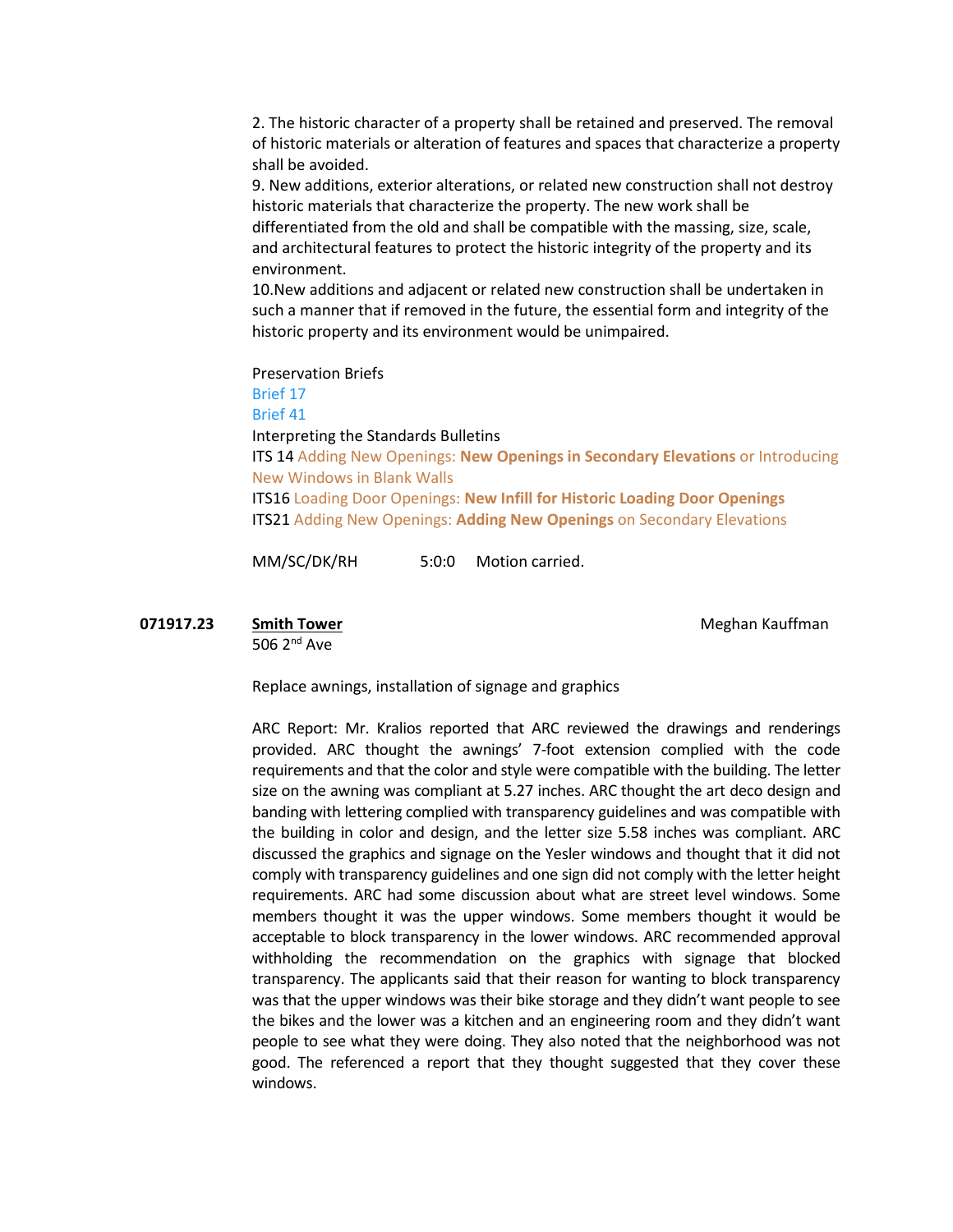Staff Report: During the ARC members asked staff to review past examples of when transparency had been considered. She provided examples:

In 2000 window film was denied at 83 S King St. Proposed because of security reasons of office use. The denial was affirmed by the Hearing Examiner.

In 2001 window film was denied at 201 S Jackson in a partial subterranean space. Proposed because of safety concerns around counting money. The denial was affirmed by the Hearing Examiner.

In 2001 approval was granted for installation of photos, set back 2 feet not covering the entire window to allow some visibility in and out of the space. In 2012 another window film was denied at 83 King in a partial subterranean space with an office use. Proposed because they wanted confidentiality of their work. Decision not appealed.

In 2015 solar blinds not to be lowered below 6 feet for customers relief of the sun on was approved at 240  $2^{nd}$  Ave. Clear visibility in and out of the space.

In 2016 pattern film was approved in just the lower half of a window at subterranean space, allowing visibility into and out of the space but blocking from the interior customer view of garbage fallen into the light well.

In 2013 UV a temporary window cling with a semitransparent image relating to the museum display was approved at  $310\,2^{nd}$  Ave S. The purpose was to protect the museum display but to still allow some visibility in and out of the space. Other windows in the museum remain clear. This application has been approved for additional displays as well.

She said the Board should discuss which are street level windows here: the lower windows, the upper windows or both. The Board might consider how you access a space or what an average pedestrian sees into when they walk by. In the appeals, the appellant didn't argue that the windows were not street level, but one did argue that they were in a location that street level uses were not required and they thought the rule should only apply to spaces with a retail use. The hearing examiner said that the transparency regulation wasn't specific to retail use but to the visibility in and out of the windows. While both appellants also said there was a safety reason for their window film, the hearing examiner said there was also a safety reason for the transparency regulation.

She said she looked through the files for approvals of use for and engineering office, kitchen and bike storage but could not find one. There was a previous change of use for the entire building to residential with retail remaining on the lower floor. The space behind the two locations where windows covering are proposed was identified as building maintenance however the project never happened.

#### Applicant Comment:

Meghan Kauffman explained they will replace four existing, failing awnings; they will use the same size and the same fasteners. She said they propose to install 16" tall vinyl band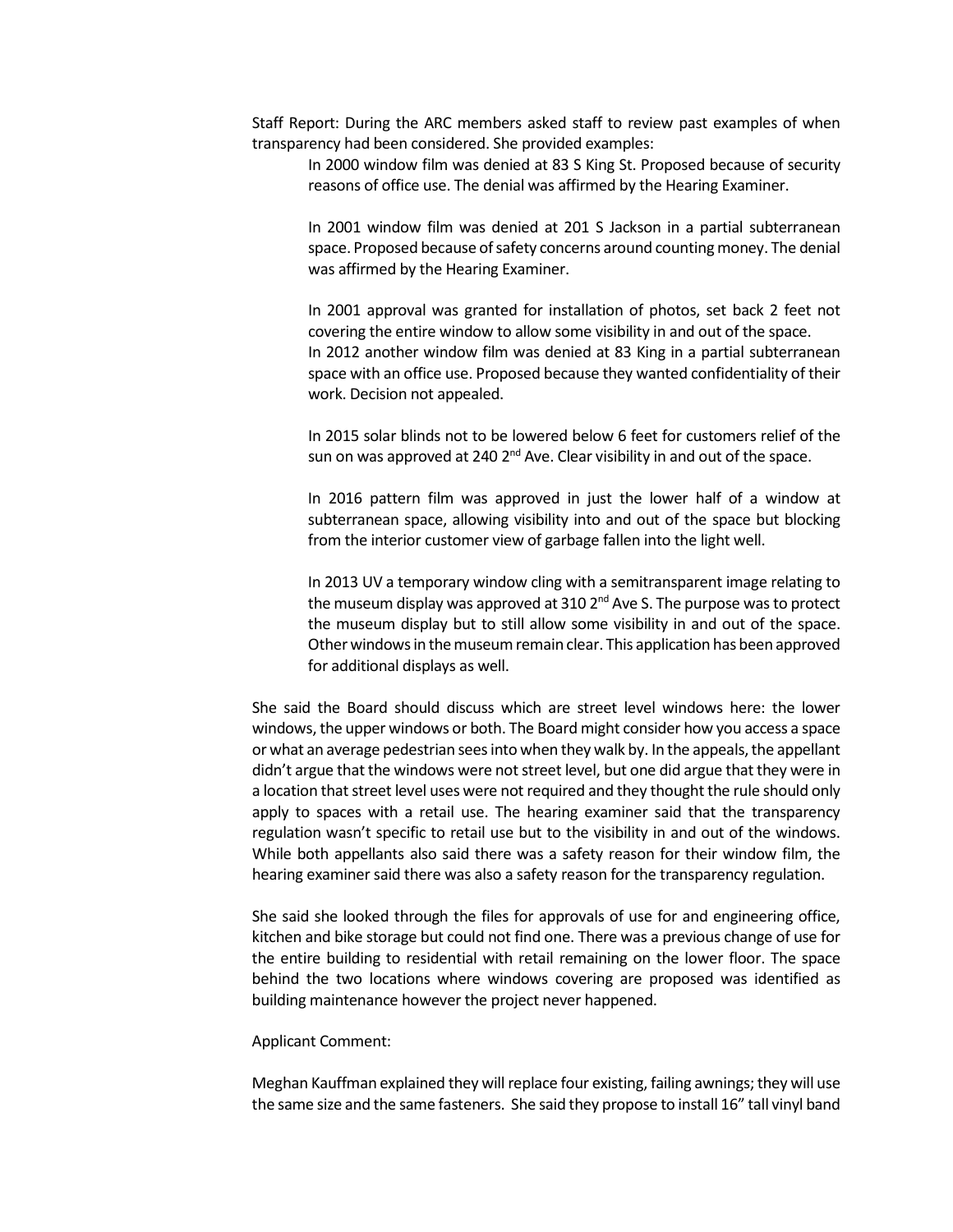sign across the top of window. She said existing graphics are interior-mounted, light gold vinyl to pick up architectural elements. She provided detail of the proposed graphic. She said that they propose window covering on the subterranean windows on Yesler behind which are back of house operations. The coverings come in a range of transparency options: 10 – 100%. The coverings depict the Smith Tower logo, photos, and info in sepia tones. She said proposed font size is 4.5". She also provided a stacked vertical option. Responding to clarifying questions she said their preference is Option 1.

Board members discussed the opacity of the proposed window coverings on Yesler; some suggested seeing a mockup of the application.

Public Comment:

Carl Leighty, Alliance for Pioneer Square, supported the application and said it is a visual improvement that has added visual interest. He said the gold banding is good.

Linda Gallagher said she couldn't see the slides and said the signs have already been installed. She said the large format graphics don't meet transparency requirement and aren't allowed.

#### Board Discussion:

Mr. Kralios said that awning replacement is in-kind with exception of color and re-uses the same connections. He said the vinyl bands on Yesler are high enough and transparency is maintained; the letter height is OK. He said the decorative graphics have been installed but the board reserves the right to right to ask them to be removed if they don't comply. He said that visual interested is added and transparency is maintained so he supported the approval.

Mr. Astor cited XX.A.2 and said that what is proposed for the lower windows doesn't comply.

Mr. Hester said that the window graphics is already installed but that doesn't mean it can stay; if it doesn't comply with the District Rules it will have to come off. He said the board reviews for color, material, and design suitability. He said that he appreciated the quality of the design.

Board members discussed what constitutes ground floor, what is the function of the space behind, and what is the appropriate level of transparency in this particular location. It was decided to table the consideration of the window covering graphics portion of the application.

Action: I move to recommend approval for replacing the awnings including signage at 5.27 inches, art deco graphics on the windows with window signs in letters 5.58 inches and smaller. The consideration of the non-transparent graphics and signage is tabled pending further information or alternatives to be submitted.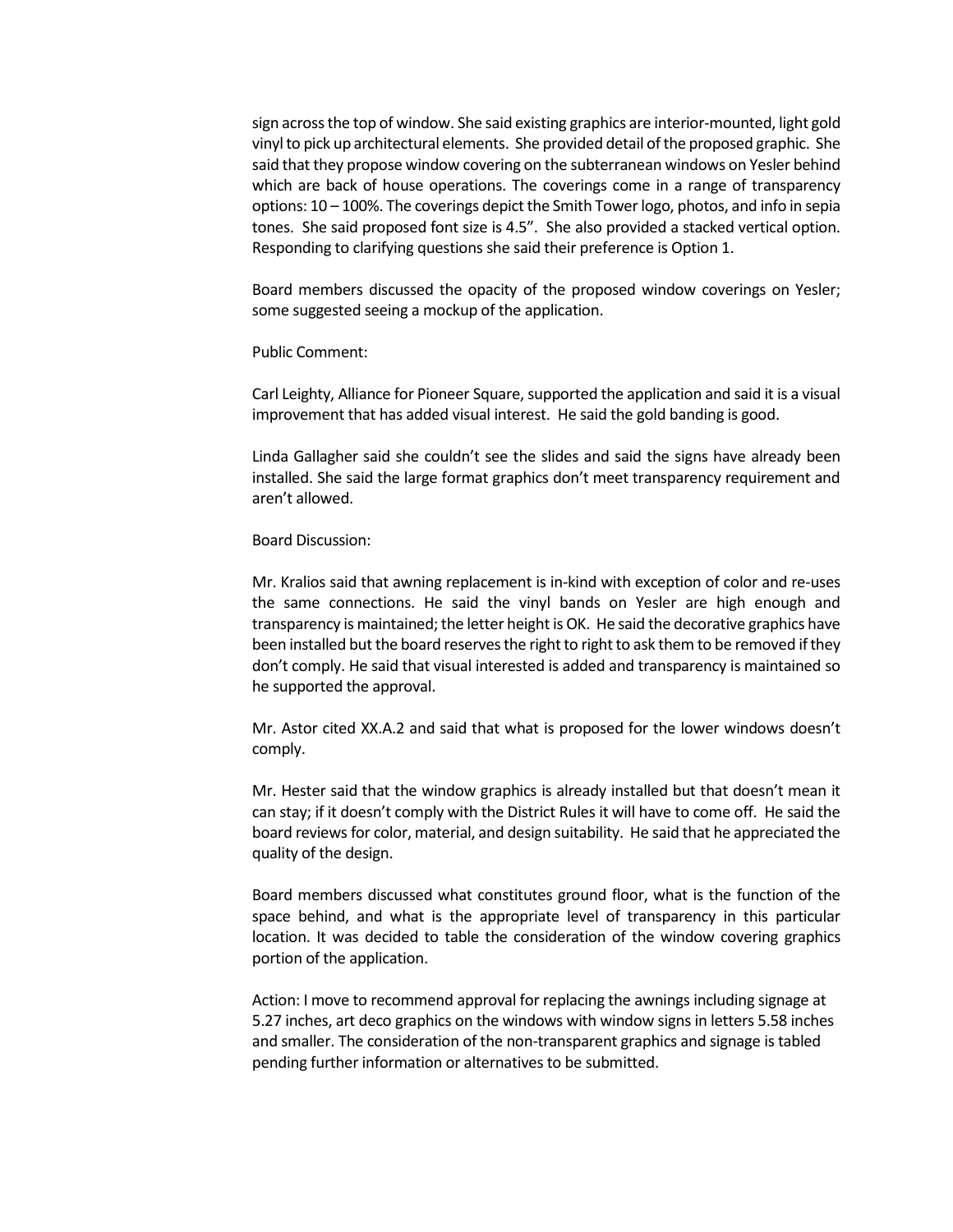The Board directs staff to prepare a written recommendation of approval based on considering the application submittal and Board discussion at the July 19, 2017 public meeting, and forward this written recommendation to the Department of Neighborhoods Director.

Code Citations: SMC 23.66.030 Certificates of Approval required

#### SMC 23.66.130 B. Preferred Street-level Uses.

1. Preferred uses at street level must be highly visible and pedestrian oriented. Preferred street-level uses either display merchandise in a manner that contributes to the character and activity of the area, and/or promote residential uses, including but not limited to the following uses:

a. Any of the following uses under 3,000 square feet in size: art galleries and other general sales and service uses, restaurants and other eating and drinking establishment uses, and lodging uses;

#### SMC23.66.160 Signs

C. In determining the appropriateness of signs, including flags and banners used as signs as defined in [Section 23.84A.036,](https://library.municode.com/wa/seattle/codes/municipal_code?nodeId=TIT23LAUSCO_SUBTITLE_IVAD_CH23.84ADE_23.84A.036S) the Preservation Board shall consider the following:

1. Signs Attached or Applied to Structures.

a. The relationship of the shape of the proposed sign to the architecture of the building and with the shape of other approved signs located on the building or in proximity to the proposed sign;

b. The relationship of the texture of the proposed sign to the building for which it is proposed, and with other approved signs located on the building or in proximity to the proposed sign;

c. The possibility of physical damage to the structure and the degree to which the method of attachment would conceal or disfigure desirable architectural features or details of the structure (the method of attachment shall be approved by the Director);

d. The relationship of the proposed colors and graphics with the colors of the building and with other approved signs on the building or in proximity to the proposed sign;

e. The relationship of the proposed sign with existing lights and lighting standards, and with the architectural and design motifs of the building;

f. Whether the proposed sign lighting will detract from the character of the building; and

g. The compatibility of the colors and graphics of the proposed sign with the character of the District.

4. When determining the appropriate size of a sign the Board and the Director of Neighborhoods shall also consider the function of the sign and the character and scale of buildings in the immediate vicinity, the character and scale of the building for which the sign is proposed, the proposed location of the sign on the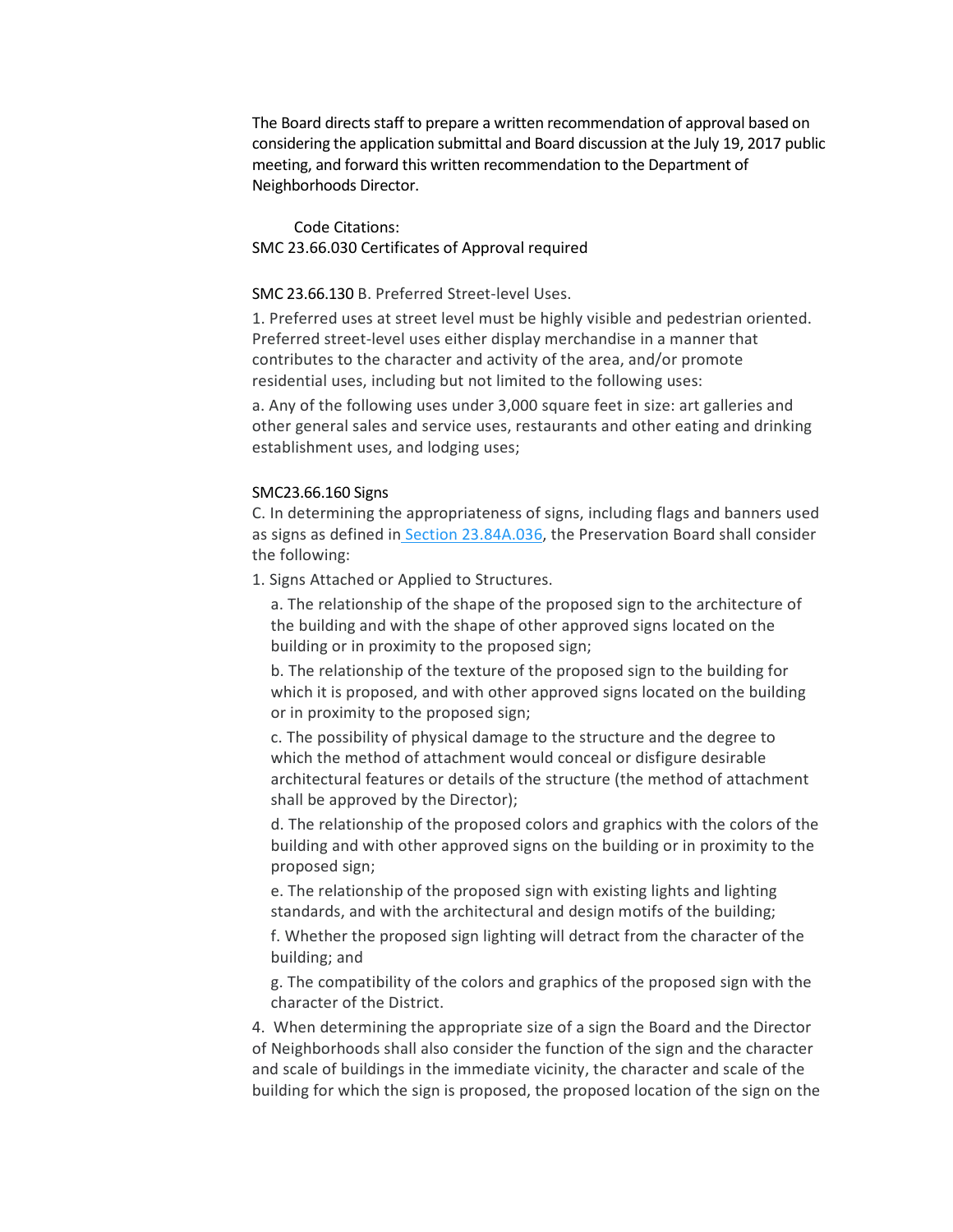building's exterior, and the total number and size of signs proposed or existing on the building.

5. Information displayed on the valance of awnings, canopies or marquees shall be limited to identification of the name or address of the building or of an establishment located in the building.

### Pioneer Square Preservation District Rules

III. GENERAL GUIDELINES FOR REHABILITATION AND NEW CONSTRUCTION In addition to the Pioneer Square Preservation District Ordinance and Rules, The Secretary of the Interior's Standards for Rehabilitation with Guidelines for Rehabilitating Historic Buildings, and the complete series of Historic Buildings Preservation Briefs developed by the National Park Service shall serve as guidelines for proposed exterior alterations and treatments, rehabilitation projects, and new construction. (7/99)

### XX. RULES FOR TRANSPARENCY, SIGNS, AWNINGS AND CANOPIES

The Pioneer Square Preservation Ordinance reflects a policy to focus on structures, individually and collectively, so that they can be seen and appreciated. Sign proliferation or inconsistent paint colors, for example, are incompatible with this focus, and are expressly to be avoided. (8/93)

### A. Transparency Regulations

- 1. To provide street level interest that enhances the pedestrian environment and promotes public safety, street level uses shall have highly visible linkages with the street. Windows at street level shall permit visibility into the business, and visibility shall not be obscured by tinting, frosting, etching, window coverings including but not limited to window film, draperies, shades, or screens, extensive signage, or other means. (8/93, 7/99, 7/03)
- 2. Window darkening and/or reflective film in ground or upper floor windows on primary building facades is not permitted. (8/93, 7/99, 7/03)
- B. General Signage Regulations

All signs on or hanging from buildings, in windows, or applied to windows, are subject to review and approval by the Pioneer Square Preservation Board. (8/93) Locations for signs shall be in accordance with all other regulations for signage. (12/94)

The intent of sign regulations is to ensure that signs relate physically and visually to their location; that signs not hide, damage or obscure the architectural elements of the building; that signs be oriented toward and promote a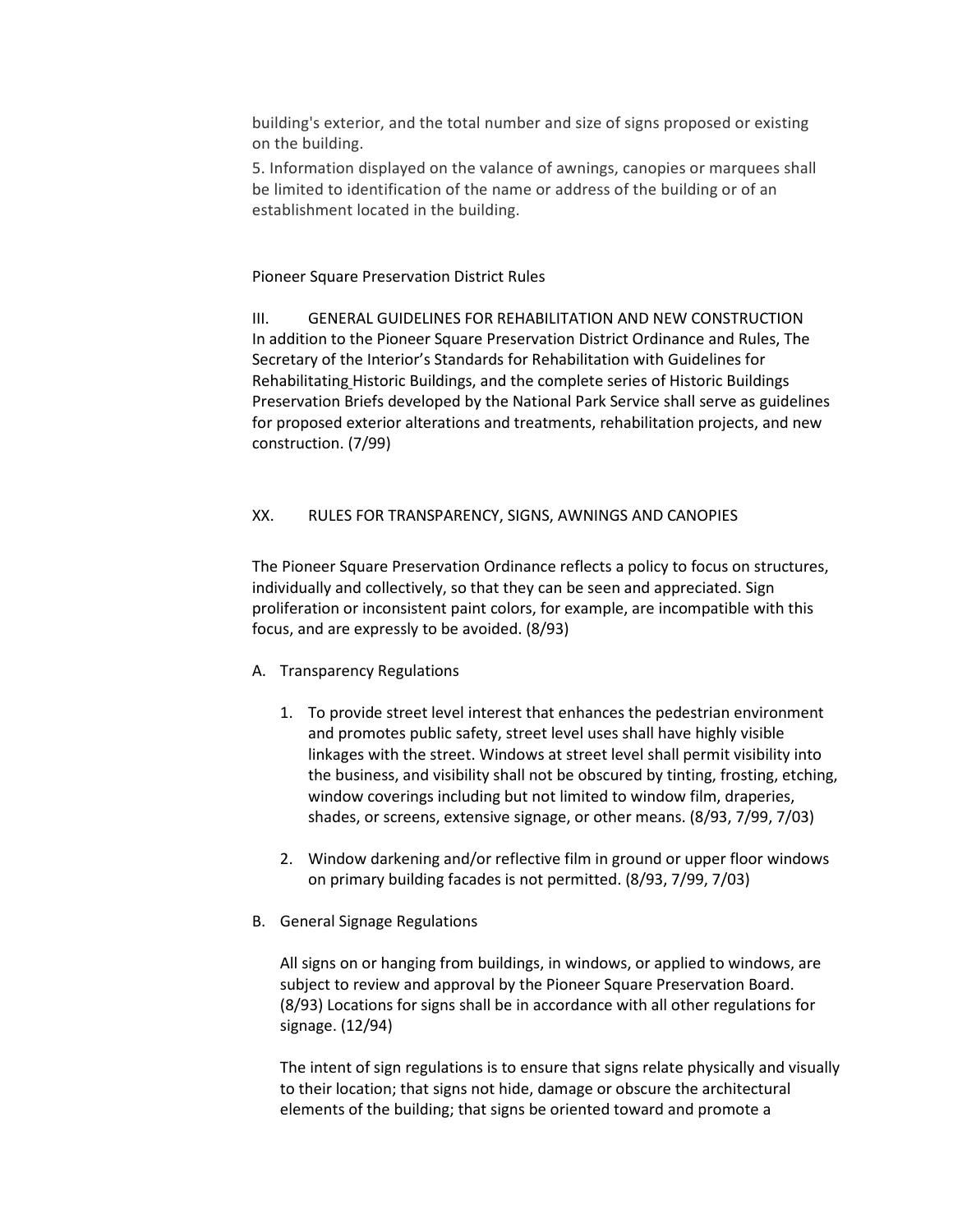pedestrian environment; and that the products or services offered be the focus, rather than signs. (8/93)

Sign Materials: Wood or wood products are the preferred materials for rigid hanging and projecting (blade) signs and individual signage letters applied to building facades. (7/99)

- C. Specific Signage Regulations
	- 1. Letter Size. Letter size in windows, awnings and hanging signs shall be consistent with the scale of the architectural elements of the building (as per SMC 23.66.160), but shall not exceed a maximum height of 10 inches unless an exception has been approved as set forth in this paragraph. Exceptions to the 10-inch height limitation will be considered for individual letters in the business name (subject to a limit of no more than three letters) only if both of the following conditions are satisfied: a) the exception is sought as part of a reduced overall sign package or plan for the business; and b) the size of the letters for which an exception is requested is consistent with the scale and character of the building, the frontage of the business, the transparency requirements of the regulations, and all other conditions under SMC 23.66.160. An overall sign package or plan will be considered reduced for purposes of the exception if it calls for approval of signage that is substantially less than what would otherwise be allowable under the regulations. (12/94)
	- 6. Upper Floor Signage. Upper floor signage is not permitted, except for temporary signage as per SMC 23.66.160D or when it is proposed as part of an overall integrated sign plan for the building. (7/99) When permitted, the preferred location for temporary signs is in windows, rather than attached to the building. (8/93)

#### E. AWNINGS AND CANOPIES

Awnings and canopies are structures attached to buildings above storefront windows and entrances to provide weather protection. Awnings are lightweight structures constructed of metal framing with fabric or vinyl covering. Canopies are heavier, more permanent structures constructed of rigid materials such as metal or metal framing with glass. (7/99) Those buildings wishing to use awnings or canopies shall adhere to the following requirements:

- 1. Awnings shall be sloped, rather than bubble type. No writing may be placed on the sloping portion of the awning. (12/94) Scalloped or cut-out valances are not acceptable, nor are side panels. (8/93) Return of valances on awnings shall be permitted, but no signage of any kind shall be permitted on valance returns.
- 2. Shiny, high-gloss awning materials are not permitted. Retractable awnings of a through color are preferred, i.e., the underside is the same color as the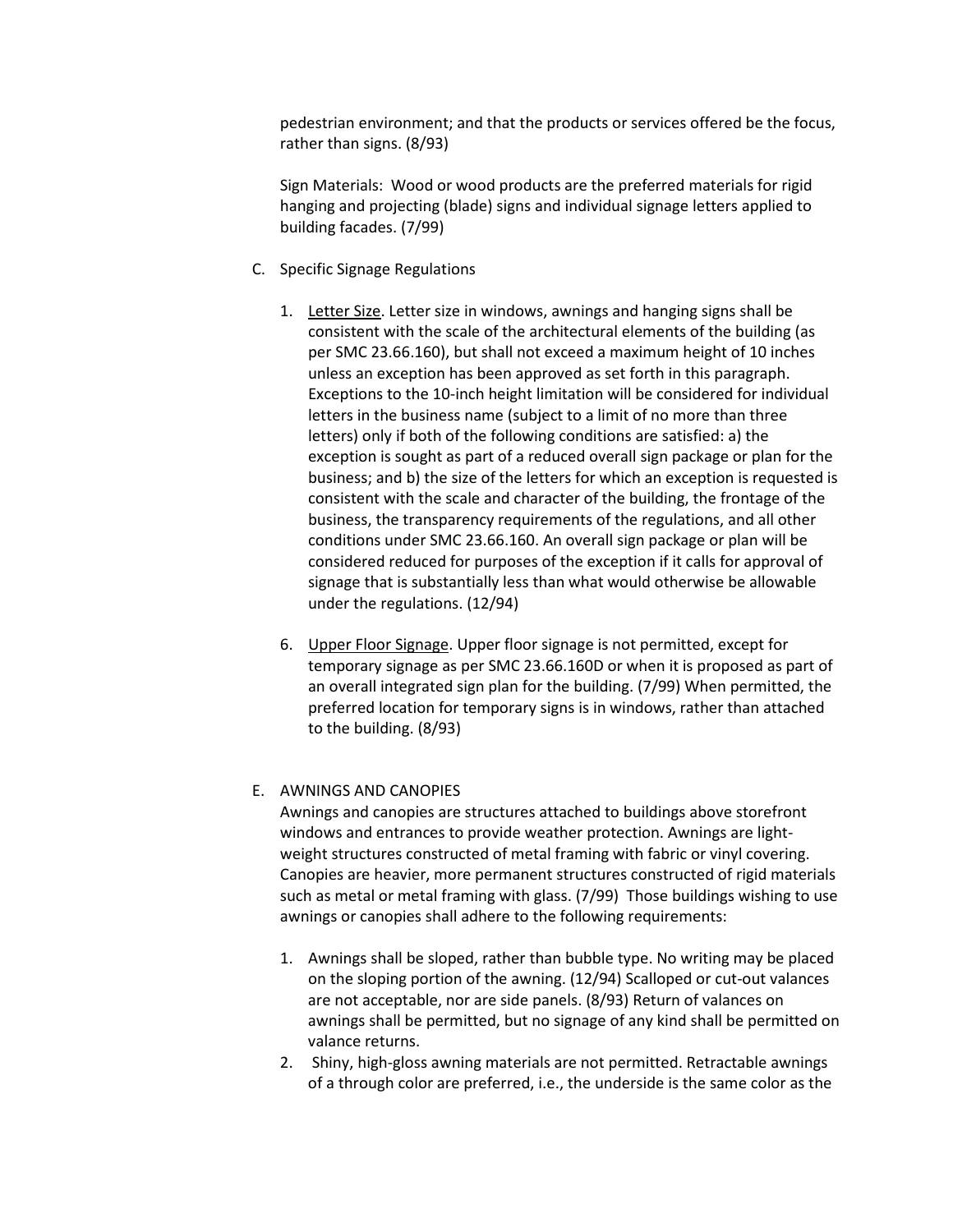exposed face. Awning colors shall be subdued to ensure compatibility with the character of the District. (7/03)

- 3. Canopies that are compatible in design, scale, materials, color, details, and method of attachment with the building and that do not display a false historical appearance are permitted. (7/03)
- 4. Awnings and canopies covering more than one story are not allowed. Distinctive architectural features shall not be covered, nor shall installation damage the structure.
- 5. Awnings and canopies must serve a functional purpose, and therefore shall project a minimum of five (5) feet horizontally. (7/03)
- 6. Internally illuminated awnings or canopies are not permitted. Neon is not allowed on awnings or canopies. (7/03)

### **Secretary of the Interior's Standards for Rehabilitation**

1. A property shall be used for its historic purpose or be placed in a new use that requires minimal change to the defining characteristics of the building and its site and environment.

5. Distinctive features, finishes, and construction techniques or examples of craftsmanship that characterize a historic property shall be preserved. 10.New additions and adjacent or related new construction shall be undertaken in such a manner that if removed in the future, the essential form and integrity of the historic property and its environment would be unimpaired.

MM/SC/DK/RH 5:0:0 Motion carried.

### **071917.3 PRELIMINARY PROJECT REVIEW**

# **071917.31 74 S Jackson St (former addressed as 316 Alaskan Way)** Briefing regarding proposed demolition and new construction

Jack McCullough said the board has reviewed this building and determined it to be non-contributing and nothing has changed since then so they would not spend any more time on it; he said he was available if there were questions.

The briefing was presented via PowerPoint (in DON file). Following are board and public questions and comments.

Jerry Garcia, Olsen Kundig, explained how they evaluated scale in the neighborhood and went through elements: strong corner presence; building transitions; detailed and layered storefronts; varied heights, not only between new and historic building but between historic buildings; vertical scale - base, middle and top; horizontal scale; material; rich pedestrian experience; and the front a distinguished style and back is different.

Tom Kundig said Pioneer Square is a neighborhood in transition. He said they look at the district as an ensemble of heights, parts, styles, evolutionary buildings. He said time adds patina. He said there have been development patterns over time and there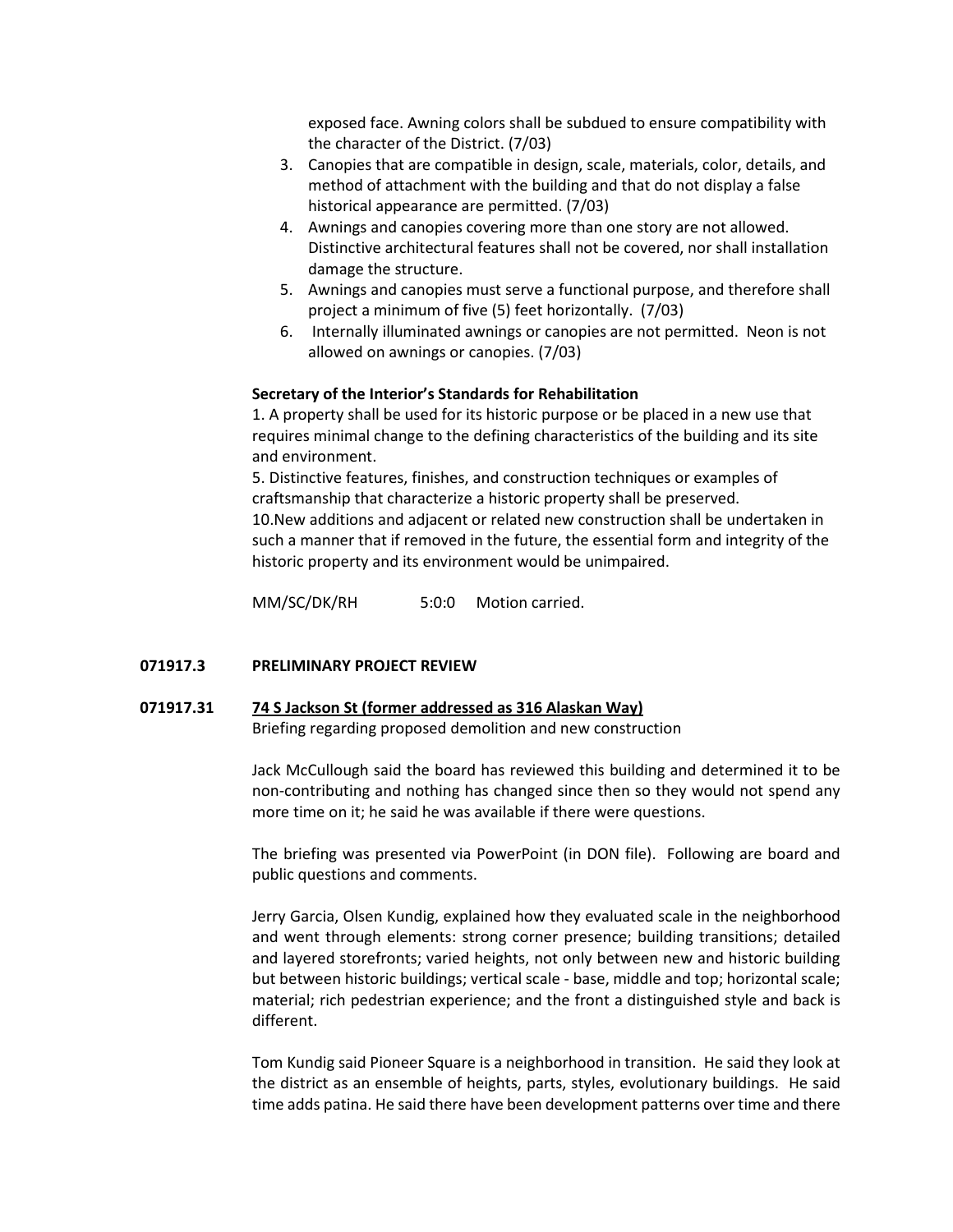is a lot of alley development to come. He said that older buildings have handcrafted nuances; there is a light well pattern in the neighborhood and large windows to bring light in. He said how to define the entry is important and he gave example of recessed entries. He said that what happens inside is articulated outside. He noted the importance of window scale, character, and patterns; how articulated, built and how transitions are made. He said that the entry of the building will be off Alaskan and there will be an entry on the corner as well. The datum lines will pick up lines of adjacent buildings. He said that there will be retail at the base and office above; he said there will be a couple decks of parking.

Mr. Garcia said they are inspired by historic fabric and will be using historic brick. He said they are aggressively trying to integrate the building into a rich building fabric; 100' makes sense rather than 120'. He said they responded to board request for theories established for driving design, massing feedback, bulk, scale, height. He said they are exploring canted double height windows and how much they tip

Mr. Kundig said some super high-performance windows become mirrors; if they angle they will resolve some of that affect.

Mr. Kralios asked why there is no recess on the Jackson Street notch.

Mr. Garcia said they reinforced the notion of multiple parcels. He said they extended the brick frame over the opening to register with adjacent buildings to appear more horizontal than vertical.

Mr. Hester asked if there will be a curtain wall at the vertical recess on Alaskan.

Mr. Garcia said yes.

Mr. Kralios asked if the curtain wall will be notched at 5'.

Mr. Garcia said it would be and it follows all the way up.

Mr. Rolluda noted the façade breakup represents parcels. He appreciated the big blocks of windows. He noted that after the notch there is a change to punched windows and it seems false conjecture that something is different behind it when there is not.

Mr. Garcia said they anticipate how space will be used will be different in this area.

Mr. Kundig said they are showing the potential to break up the floor plan and how it will be used realistically – work stations, conference rooms, offices.

Public Comment:

Linda Gallagher thanked the team for responding to comments. She appreciated the proposed use of old brick. She said the black brick presented by another team was awful. She expressed concern about the scale and mass, horizontally and vertically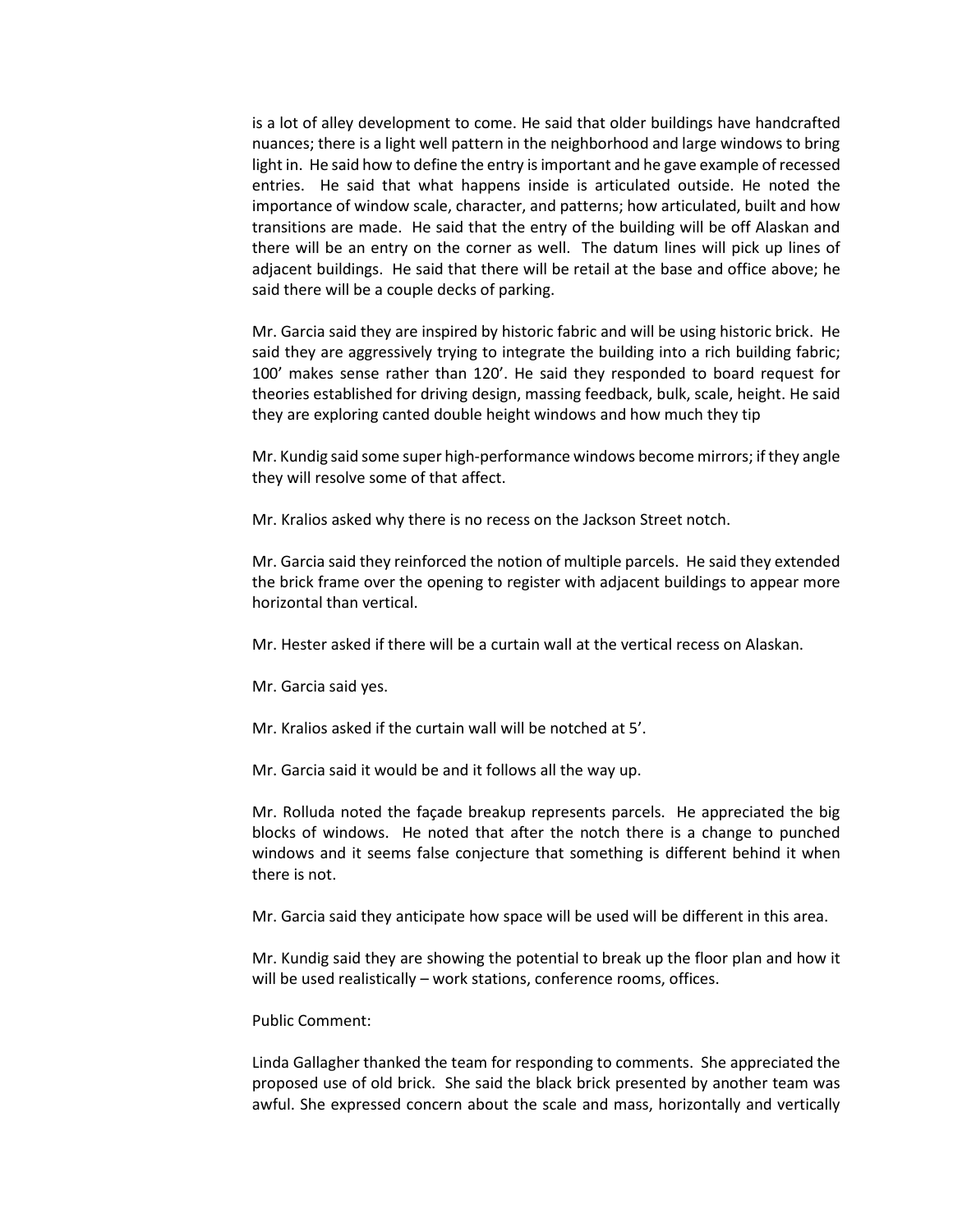and said it still looks large. She said it will be a big blocking wall for other. She said not to compare scale and massing to new buildings and to scale back to better fit. She said there has always been a waterfront.

York Wong, resident, said the design is several levels above the previous design. He appreciated the thought that went into it. He said the building is inconsistent with the height and scale of adjacent buildings in the block. He said that scale is always in context with other buildings in Pioneer Square. He said they talked about Ann's buildings but they have not addressed scale and height to other smaller buildings in block. He said the previous building was not consistent with the Code.

David Mimon said he works in the neighborhood and supported the project and appreciated the time and effort spent to make it complementary to the neighborhood.

Rob Brewster, said he owns other buildings in the district and supported the project. He said it was fantastic looking; the size and scale are right. He said they have done a good job with the warehouse look and feel. He said it makes him think of the Embarcadero in San Francisco and about how the scale of buildings was too small compared to the size of the road and made it feel unfriendly.

Jessica Lucio, resident, said she was involved in the Hearing Examiner decision and they did not say anything about contributing status. She said the mass and scale are important. She said the facades need to be complementary in scale with being the west edge of a low lying historic district. She thought that difference between 100 feet and 120 feet was negligible. She said demolition of historic resources doesn't protect or enhance the preservation district. She said the project is incompatible with the district. She questioned how the project got in front of the Board and thought it is not an effective use of Board time. She said the building must be mitigated for height.

Nick Lucio, resident, said demolition of a historic building is in conflict with 'preservation' and rehabilitation of current structure is appropriate.

Ali Ghamberi, business owner, supported the project and noted the investment made in the district will benefit the district.

Ann Michelson, property owner, supported the project and said she has worked with Tom Kundig on other projects. She said she would normally not be in support of demolition but she noted the thought and dedication to the project and to the people here and supported the project.

#### Board Discussion:

Mr. Hester thanked the design team for the thoughtful design, good dialog and materials. He echoed public comment on the bulk mass and scale. He said this is a new project / owner and demolition of existing building is revisited. He read from a letter from Jeffrey Ochsner (in DON file) noting that it referred to the rise of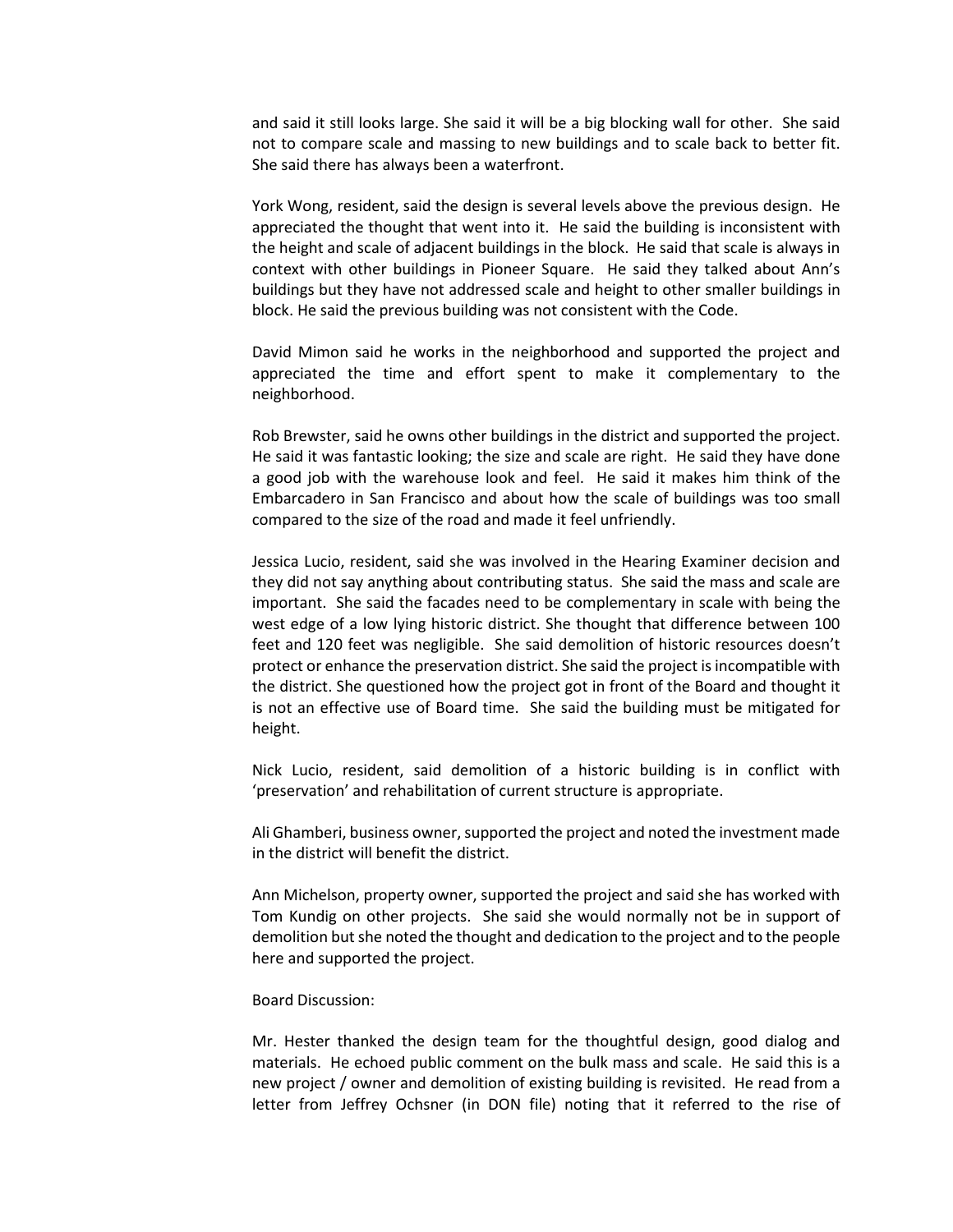automobiles, the decline of Pioneer Square, that there are two other parking garages that are contributing in the District and that this is an example of a concrete building. Mr. Hester said there is a reason that it is listed on the national register as noncontributing. Mr. Hester said he had no objection to demolition of the building. He said he appreciated the choice of materials and the curtain wall recessed 5' from the façade which breaks up the massing. He said he had some concern about the canted windows, new introduction into the district and thought it should be further discussed. He appreciated the fenestration pattern. He said he would support the bulk, mass and scale.

#### *Mr. Hester left at 11:05 am.*

Mr. Rolluda agreed with Mr. Hester's comments and agreed about the canted windows He thought there was a reason it was used at Vulcan building and there is no rationale here. He said to be more deliberate with the base, middle, and top and not to consider the setback amenity space as the top.

Regarding the contributing status, Mr. Kralios said Jeffrey Ochsner's is one opinion. He said that the building has lost any significance: anything that could have made it significant is gone, it is listed as non-contributing in the National Register District and he is OK with demolition. He noted the granularity of Pioneer Square and the number of buildings on each block. He said the notch on Alaskan Way helps break down the mass but the building is still integrated. He said that a notch on Jackson might be interesting to see. He said that the 15' amenity is top heavy and to bring it down to scale. He appreciated the eyebrow on the  $6<sup>th</sup>$  floor but it would help to not extend it out as far. He said he was indifferent to the canted windows. He thought the proportion of the windows was compatible and the cant might distinguish it as a new building.

Ms. Molenaar appreciated the west façade break down and said it feels like a different parcel. She said the building has the potential to look large but doesn't because of how it is divided up, especially with the windows. She said it won't feel like a massive wall.

Mr. Rolluda asked if they explored reuse of the timber and cardecking in the existing building.

Mr. Kundig said there are probably toxic issues but they will harvest anything they can.

Mr. Astor said he was a fan of breaking up of the Alaskan Way façade and it would be interesting to explore this on Jackson as well. He noted Mr. Rolluda's comment about the top heaviness of the penthouse and said to explore ways to mitigate it. He said he was part of the original decision that the existing building is not contributing and the information that was provided hasn't changed his mind. He said he would support demolition.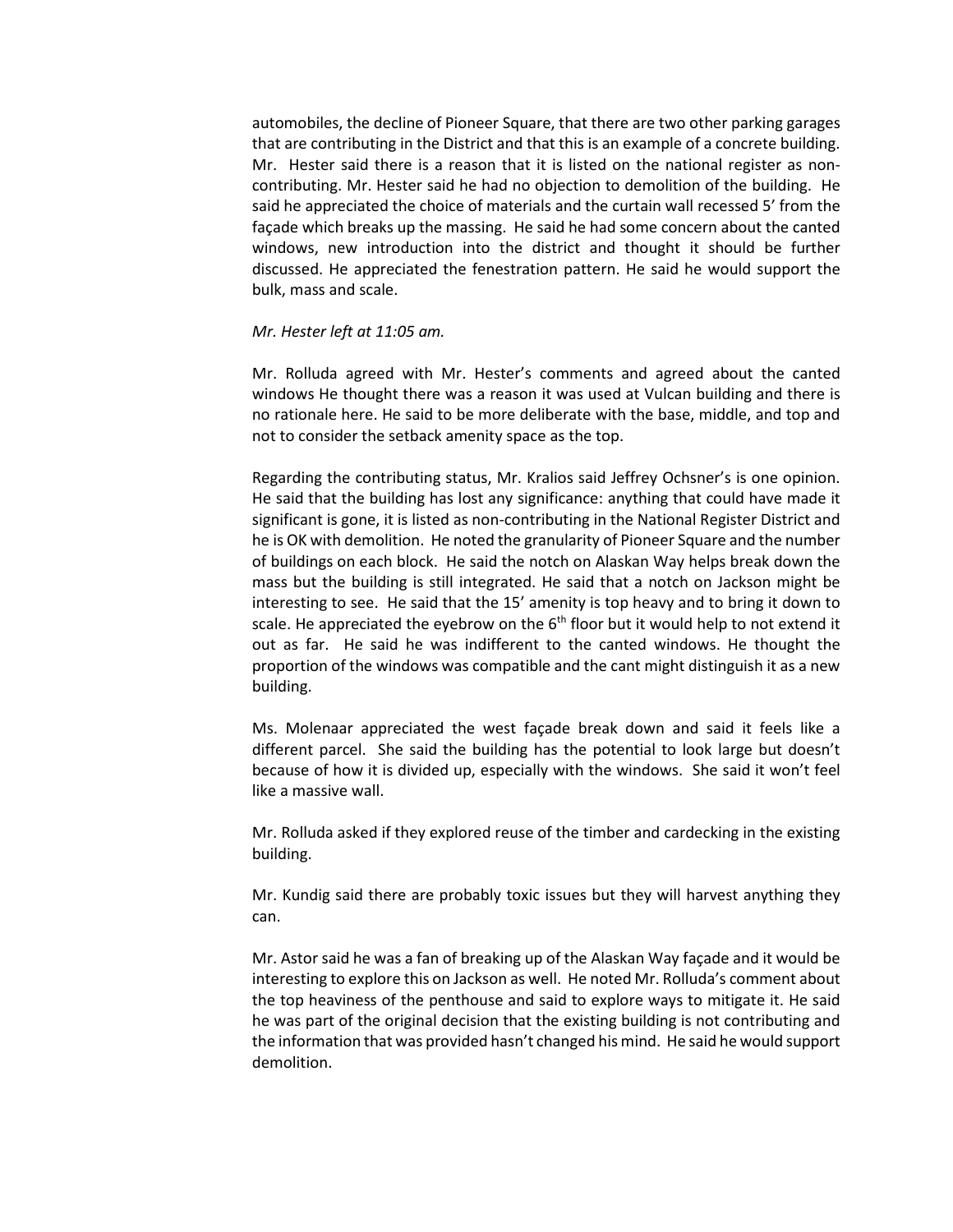# **071917.32 •• Korn and Walker Building Milletter Accord Mike Mora**

119 Yesler Way and 107 Occidental Ave S

Briefing regarding proposed rehab of the Korn Building with a penthouse and an addition on the Walker Building

Rob Brewster, Interurban Development presented via PowerPoint (full report in DON file). He said that the Korn Building was designed as a three-story building; the top two floors were destroyed by fire and have been rebuilt. He said that the cornice is gone and the interior has been altered and is decayed. He said that the Walker Building has been a market much of its life. He said that the original band across the front and iron columns have been removed. He said that the condition of the building is poor. He said that for adaptive reuse they will need height. He cited Pine Street Market in Portland as an example. He said that zoning at this site is allowed to 120' and they propose 85'. He said that they propose to add a small penthouse, set back 15', to the Korn Building. He said there will be two stories of residential. He showed studies in relation to adjacent buildings and others in the district.

He said that the Korn Building façade would be preserved and protected. He said they would preserve the lower level of the Walker Building and retain the back of it with addition of window and door openings. He said what they propose would not overwhelm the existing buildings and would be appropriate. He said they propose to have a market on the first floor, offices above and residential possibly on top.

Mr. Astor said both buildings are historic and contributing so would be considered the same way; the board would rely on the SOI Standards. He said that a one-story set back addition could work on the Korn Building. He said the Walker Building couldn't survive and remain an asset with a large addition.

A member of the public said that Jeff Ochsner said the building was originally fourstories and drawings don't exist. They said that Mr. Ochsner thought that the board would be receptive to adding three additional floors that were intended to be added.

Mr. Kralios said that Pacific Commercial had loss of floors and had photos to base reconstruction on. He said if are no plans, and there is no record, it is just anecdotal. Mr. Kralios noted there is criteria for setback and height of penthouses in the code.

Mr. Astor said the Guidelines, Code, and District Rules preclude this type development; he noted NPS Interpreting the Standards Bulletins 36 and 47 for additions as well as Brief 14. He said it is not workable to use the logic of adding floors that were planned but not built with no records. He said it doesn't comply.

Mr. Rolluda concurred with Mr. Astor.

Public Comment: